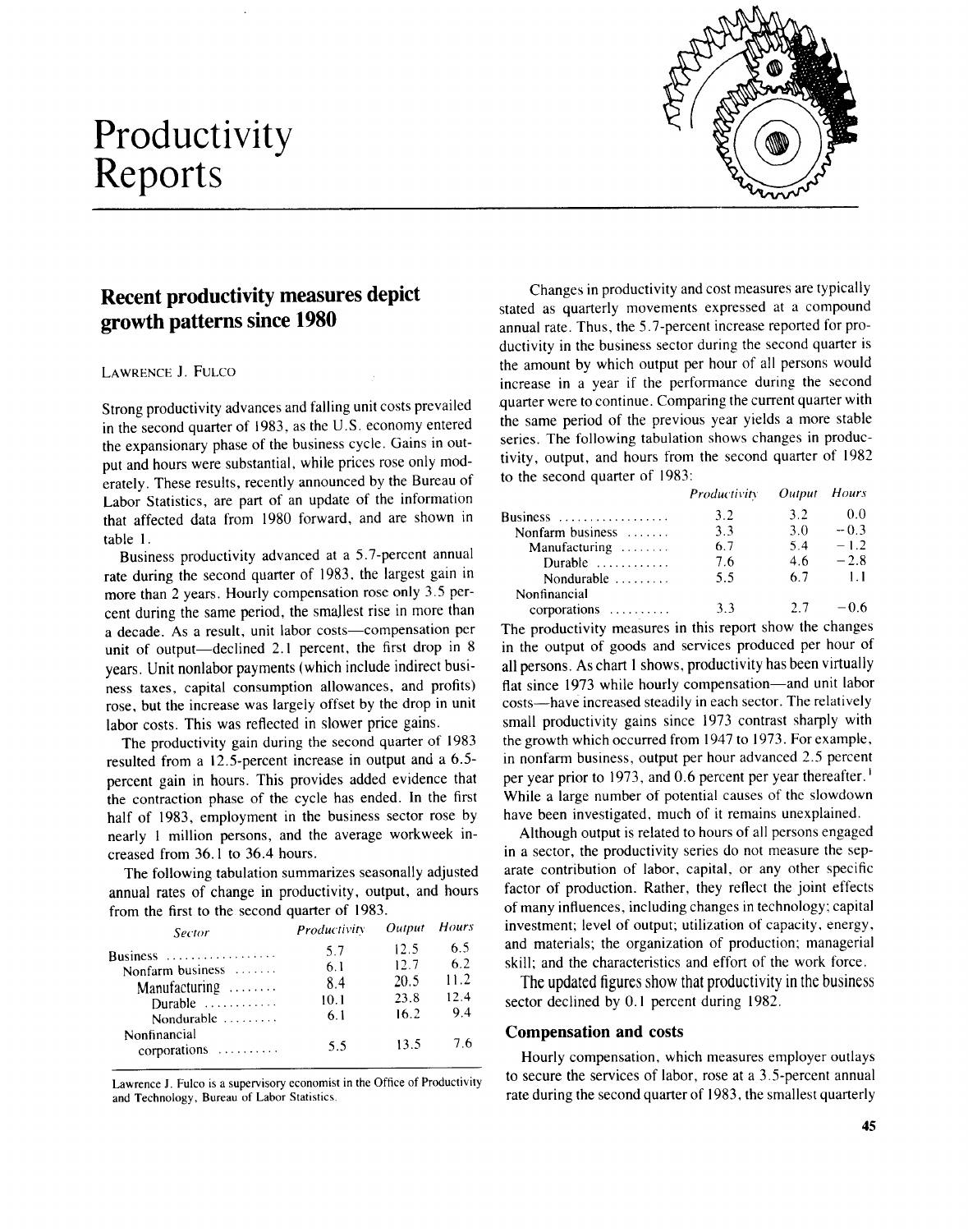| asonany aujustou at annuar rato, 1900                                                                                                                                                                                                                                                                                                     | 1980                                                                                       |                                                                                                      |                                                                                      | 1981                                                                          |                                                                              |                                                                                      | 1982                                                                              |                                                                                                 |                                                                                            |                                                                                          | 1983                                                                                     |                                                                                            |                                                                                |                                                                                      |
|-------------------------------------------------------------------------------------------------------------------------------------------------------------------------------------------------------------------------------------------------------------------------------------------------------------------------------------------|--------------------------------------------------------------------------------------------|------------------------------------------------------------------------------------------------------|--------------------------------------------------------------------------------------|-------------------------------------------------------------------------------|------------------------------------------------------------------------------|--------------------------------------------------------------------------------------|-----------------------------------------------------------------------------------|-------------------------------------------------------------------------------------------------|--------------------------------------------------------------------------------------------|------------------------------------------------------------------------------------------|------------------------------------------------------------------------------------------|--------------------------------------------------------------------------------------------|--------------------------------------------------------------------------------|--------------------------------------------------------------------------------------|
| <b>Sector and measure</b>                                                                                                                                                                                                                                                                                                                 |                                                                                            | Ħ                                                                                                    | Ш                                                                                    | IV                                                                            | т                                                                            | H                                                                                    | Ш                                                                                 | IV                                                                                              | $\mathbf{I}$                                                                               | И                                                                                        | Ш                                                                                        | IV                                                                                         | т                                                                              | $\mathbf{u}$                                                                         |
| <b>Business:</b><br>Output per hour of all persons [1]<br>Employment<br>Average weekly hours<br>Hourly compensation<br>Real hourly compensation<br>Unit labor costs<br>Unit nonlabor payments                                                                                                                                             | 1.5<br>1.0<br>$-0.5$<br>1.4<br>$-1.9$<br>12.5<br>$-3.1$<br>10.8<br>8.1                     | $-2.9$<br>$-10.2$<br>$-7.5$<br>$-4.5$<br>$-3.2$<br>11.9<br>-1.8<br>15.2<br>4.5                       | 1.3<br>0.4<br>$-0.9$<br>$-0.8$<br>$-0.1$<br>9.5<br>1.5<br>8.0<br>11.5                | 1.0<br>6.2<br>5.1<br>3.3<br>1.7<br>9.5<br>$-2.6$<br>8.4<br>14.8               | 5.9<br>8.3<br>2.3<br>1.7<br>0.6<br>11.5<br>0.8<br>5.3<br>24.7                | 2.2<br>2.3<br>0.1<br>1.7<br>- 1.6<br>7.4<br>$-1.0$<br>5.0<br>6.9                     | 4.7<br>5.2<br>0.5<br>2.0<br>$-1.4$<br>9.6<br>$-2.2$<br>4.7<br>21.0                | $-4.1$<br>$-7.8$<br>$-3.9$<br>$-2.7$<br>$-1.3$<br>7.5<br>0.3<br>12.2<br>0.8                     | - 0.4<br>$-6.3$<br>$-6.0$<br>$-3.2$<br>$-2.9$<br>9.4<br>6.3<br>9.8<br>-8.8                 | $-1.6$<br>$-1.0$<br>0.6<br>$-1.0$<br>1.7<br>6.4<br>1.1<br>8.1<br>$-0.1$                  | 1.7<br>$-1.1$<br>$-2.7$<br>$-1.9$<br>$-0.9$<br>6.7<br>$-1.0$<br>5.0<br>$-2.0$            | 3.3<br>$-2.3$<br>$-5.4$<br>$-3.8$<br>$-1.6$<br>5.7<br>3.7<br>2.3<br>3.2                    | 2.0<br>4.2<br>2.1<br>0.7<br>1.4<br>5.4<br>5.8<br>3.3<br>10.5                   | 5.7<br>12.5<br>6.5<br>4.4<br>2.0<br>3.5<br>$-0.7$<br>$-2.1$<br>15.0                  |
| Nonfarm business:<br>Output per hour of all persons<br>Employment<br>Average weekly hours<br>Hourly compensation<br>Real hourly compensation entitled and real hours<br>Unit labor costs $\ldots$ , $\ldots$ , $\ldots$<br>Unit nonlabor payments response to the set of the set of the set of the set of the set of the set of the set o | 0.6<br>0.8<br>0.2<br>1.4<br>$-1.1$<br>11.8<br>$-3.7$<br>11.2<br>13.1                       | $-3.5$<br>$-11.0$<br>$-7.7$<br>-4.6<br>$-3.3$<br>11.6<br>$-2.0$<br>15.7<br>8.7                       | 2.7<br>1.6<br>$-1.1$<br>$-0.9$<br>$-0.2$<br>9.7<br>1.8<br>6.9<br>7.1                 | 1.3<br>6.4<br>5.0<br>3.2<br>1.8<br>10.0<br>$-2.2$<br>8.5<br>14.3              | 5.2<br>7.8<br>2.2<br>2.0<br>0.4<br>11.5<br>0.9<br>6.0<br>24.8                | 0.4<br>0.8<br>0.5<br>1.6<br>1.1<br>7.3<br>$-1.1$<br>6.9<br>6.0                       | 3.8<br>4.3<br>0.5<br>2.2<br>$-1.7$<br>9.6<br>$-2.1$<br>5.6<br>20.0                | $-4.4$<br>8.3<br>$-4.0$<br>$-2.7$<br>$-1.4$<br>7.6<br>0.3<br>12.6<br>3.4                        | 0.1<br>$-6.2$<br>$-6.2$<br>$-3.5$<br>$-2.9$<br>10.0<br>6.8<br>9.9<br>$-8.5$                | $-0.4$<br>$-0.8$<br>1.2<br>$-0.6$<br>1.8<br>5.8<br>0.5<br>6.2<br>3.7                     | 2.3<br>$-0.6$<br>$-2.9$<br>$-2.1$<br>$-0.8$<br>7.2<br>$-0.6$<br>4.7<br>$-3.4$            | 1.3<br>$-4.1$<br>$-5.3$<br>$-4.0$<br>$-1.4$<br>5.8<br>3.7<br>4.4<br>2.0                    | 3.7<br>4.9<br>1.2<br>0.0<br>1.2<br>6.8<br>7.2<br>3.0<br>0.6                    | 6.1<br>12.7<br>6.2<br>3.9<br>2.2<br>4.3<br>0.1<br>$-1.6$<br>15.0                     |
| Manufacturing:<br>Output per hour of all persons<br>Employment<br>Average weekly hours<br>Hourly compensation response to the set of the Hours<br><b>Real hourly compensation contract and the Real hourly compensation</b><br>Unit labor costs                                                                                           | 1.4<br>$-0.3$<br>$-1.7$<br>$-1.1$<br>$-0.6$<br>13.9<br>$-1.9$<br>12.3                      | $-7.3$<br>$-21.3$<br>$-15.1$<br>-11.1<br>$-4.5$<br>14.2<br>0.3<br>23.2                               | 0.0<br>$-6.5$<br>$-6.5$<br>$-6.6$<br>0.1<br>13.1<br>4.9<br>13.1                      | 13.7<br>22.3<br>7.6<br>4.6<br>2.8<br>9.9<br>$-2.3$<br>$-3.4$                  | 5.6<br>7.2<br>1.5<br>0.7<br>0.7<br>9.8<br>$-0.7$<br>4.0                      | 1.4<br>3.8<br>2.4<br>2.6<br>$-0.1$<br>8.0<br>$-0.4$<br>6.5                           | 2.6<br>1.3<br>$-1.3$<br>0.7<br>$-1.9$<br>7.5<br>4.0<br>4.8                        | $-6.3$<br>$-10.8$<br>$-11.2$<br>$-8.1$<br>$-3.4$<br>9.8<br>2.4<br>17.2                          | 2.8<br>$-11.2$<br>$-13.7$<br>$-9.3$<br>$-4.8$<br>13.1<br>9.8<br>9.9                        | 0.8<br>$-2.9$<br>$-3.7$<br>$-6.4$<br>2.9<br>5.1<br>$-0.2$<br>4.3                         | 9.6<br>0.0<br>$-8.7$<br>$-8.4$<br>$-0.4$<br>6.5<br>$-1.2$<br>2.8                         | 1.2<br>$-9.0$<br>$-10.0$<br>$-9.2$<br>$-1.0$<br>4.5<br>2.5<br>3.3                          | 8.0<br>12.7<br>4.3<br>0.2<br>4.1<br>10.7<br>11.1<br>2.5                        | 8.4<br>20.5<br>11.2<br>6.6<br>4.3<br>2.1<br>2.1<br>÷<br>$-5.9$                       |
| Nonfinancial corporations:<br>Output per all employee hour containing<br>Employee hours<br>Employment<br>Average weekly hours<br>Hourly compensation contained a state of the state of the state of the Hours<br>Real hourly compensation resources.<br>Total unit costs<br>Unit labor costs<br>.<br>Unit nonlabor costs                  | $-2.0$<br>$-1.7$<br>0.3<br>1.7<br>$-1.4$<br>11.9<br>$-3.6$<br>16.6<br>16.3<br>14.2<br>22.5 | $-2.3$<br>$-10.3$<br>$-8.1$<br>$-5.0$<br>$-3.3$<br>12.0<br>$-1.6$<br>$-27.6$<br>18.2<br>14.7<br>28.7 | 5.9<br>3.0<br>$-2.8$<br>$-2.6$<br>$-0.2$<br>10.3<br>2.3<br>24.1<br>5.5<br>4.1<br>9.4 | 0.1<br>5.6<br>5.5<br>3.5<br>1.9<br>9.6<br>$-2.5$<br>30.3<br>8.4<br>9.5<br>5.5 | 5.7<br>8.7<br>2.8<br>2.1<br>0.7<br>11.4<br>0.7<br>65.3<br>7.4<br>5.3<br>13.3 | 1.4<br>2.3<br>0.9<br>1.9<br>$-1.0$<br>7.4<br>$-1.0$<br>$-10.1$<br>8.0<br>5.9<br>13.8 | 3.6<br>4.5<br>0.9<br>2.2<br>$-1.3$<br>8.7<br>$-2.9$<br>37.6<br>7.4<br>5.0<br>14.1 | $-3.2$<br>$-8.5$<br>$-5.4$<br>$-3.8$<br>$-1.6$<br>8.0<br>0.8<br>$-15.4$<br>12.0<br>11.7<br>12.9 | 0.9<br>$-6.5$<br>$-7.3$<br>$-4.3$<br>$-3.1$<br>10.9<br>7.7<br>$-42.2$<br>8.8<br>9.9<br>6.1 | $-0.5$<br>$-1.8$<br>$-1.2$<br>$-2.5$<br>1.3<br>5.4<br>0.1<br>$-2.1$<br>6.0<br>6.0<br>6.0 | 3.8<br>$-0.5$<br>$-4.1$<br>$-3.2$<br>$-0.9$<br>6.4<br>$-1.3$<br>3.8<br>1.8<br>2.4<br>0.1 | 0.6<br>$-6.0$<br>$-6.5$<br>$-5.2$<br>$-1.3$<br>5.4<br>3.4<br>$-31.4$<br>6.7<br>4.8<br>11.9 | 3.4<br>4.6<br>1.2<br>0.0<br>1.2<br>6.0<br>6.4<br>79.9<br>10.0<br>2.5<br>$-2.8$ | 5.5<br>13.5<br>7.6<br>4.7<br>2.8<br>2.9<br>1.3<br>98.5<br>$-2.5$<br>$-2.4$<br>$-2.8$ |

Table 1. Revised percent change from preceding quarter in productivity, hourly compensation, unit costs, and prices, seasonally adjusted at annual rate, 1980-83

increase since 1971. Including wages, salaries, supplements, and employer contributions to employee benefit plans, these costs typically account for about two-thirds of the value of output in current dollars. The slow rate of increase in hourly compensation coupled with a faster relative increase in productivity during the second quarter contributed to the decline in unit labor costs. The 2.1-percent drop in the second quarter of 1983 was the first decrease in this measure since 1975.

Real hourly compensation, which takes into account changes in consumer prices, declined during the second quarter, as the modest increase in hourly compensation was more than offset by the rise in the Consumer Price Index for All Urban Consumers (CPI-U). During the first quarter of 1983, the seasonally adjusted cpi-u declined somewhat, so real hourly compensation increased faster than the unadjusted series .

#### Nonfarm business sector

In the second quarter of 1983, productivity in nonfarm business rose 6.1 percent, reflecting a 12 .7-percent gain in output and a 6.2-percent increase in hours of all persons. Employment and average weekly hours also rose .

Hourly compensation rose 4.3 percent in the second quarter, the slowest rise since 1971, and this was reflected in the <sup>1</sup> .6-percent annual rate of decline in unit labor costs . Prices of goods and services produced in the nonfarm business sector rose 3.3 percent in the second quarter, compared with a 5 .3-percent rise during the first quarter.

### Manufacturing

The manufacturing sector currently employs about 19 million persons, about a quarter of the nearly 80 million engaged in the business sector as a whole. Productivity in manufacturing posted very strong gains during the second quarter of 1983 . Output rebounded strongly and hours of all persons increased rapidly; productivity increased 8.4 percent. Hourly compensation showed a small increase, 2.1 percent, the smallest quarterly gain since 1965, and coupled with the increase in productivity, resulted in a 5.9-percent decline in unit labor costs.

Productivity advanced faster-and unit labor costs declined more rapidly-among durables . The durables subsector is larger and more volatile than nondurables, accounting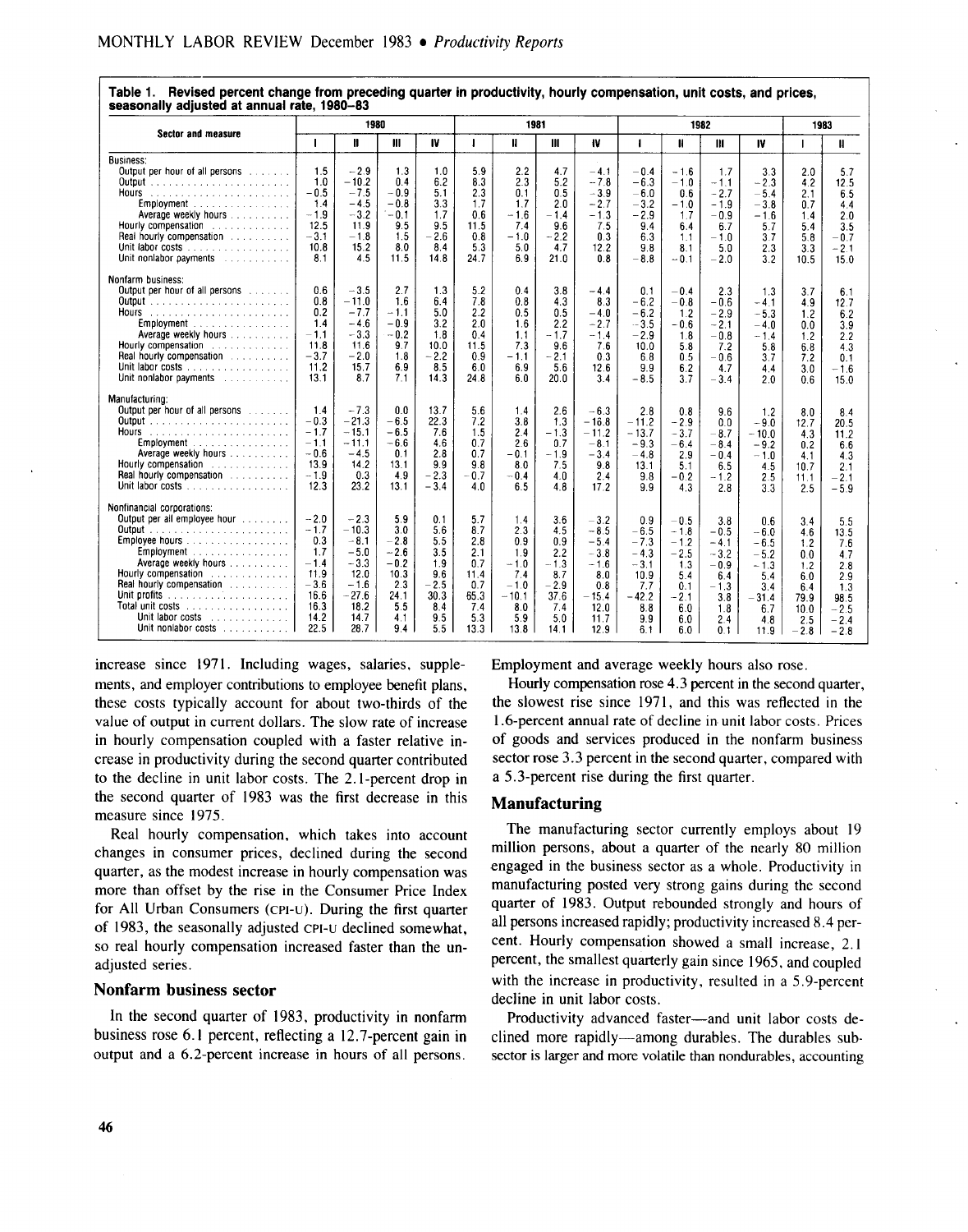

for about 11 million persons, compared with 8 million in nondurahles

### Nonfinancial corporations

Nearly 55 million persons wcre employees of nonfinancial corporations in mid-1983. These firms cover a broad spectrum of the economy and are of particular interest because quarterly profit measures are available for them. Their quarterly productivity movements tend to be somewhat different than those of the business sector, partly reflecting the differing importance of industries in each sector. But as can be seen in chart 1, the long-term trends are very similar to those of the larger business sectors . Tahle 2 shows the relative importance of the hours of the major industrial subdivisions in the business, nonfarm business, and nonfinancial corporate sectors in 1982 .

Goods-producing industries are relatively more important in the nonfinancial corporate sector than in the nonfarm business sector because these activities are characterized by corporate ownership . In addition. a small nuniher of corporate tarnas are included, which are not in the nonfarm sector .

In the nongoods-producing subdivision, important exclu sions occur in trade (sole proprietorships and partnerships), finance, insurance, and real estate (stock and commodity brokers, finance and insurance companies, banks and credit institutions), and in services (noncorporate organizations) .

During the second quarter of 1983, nonfinancial corporate